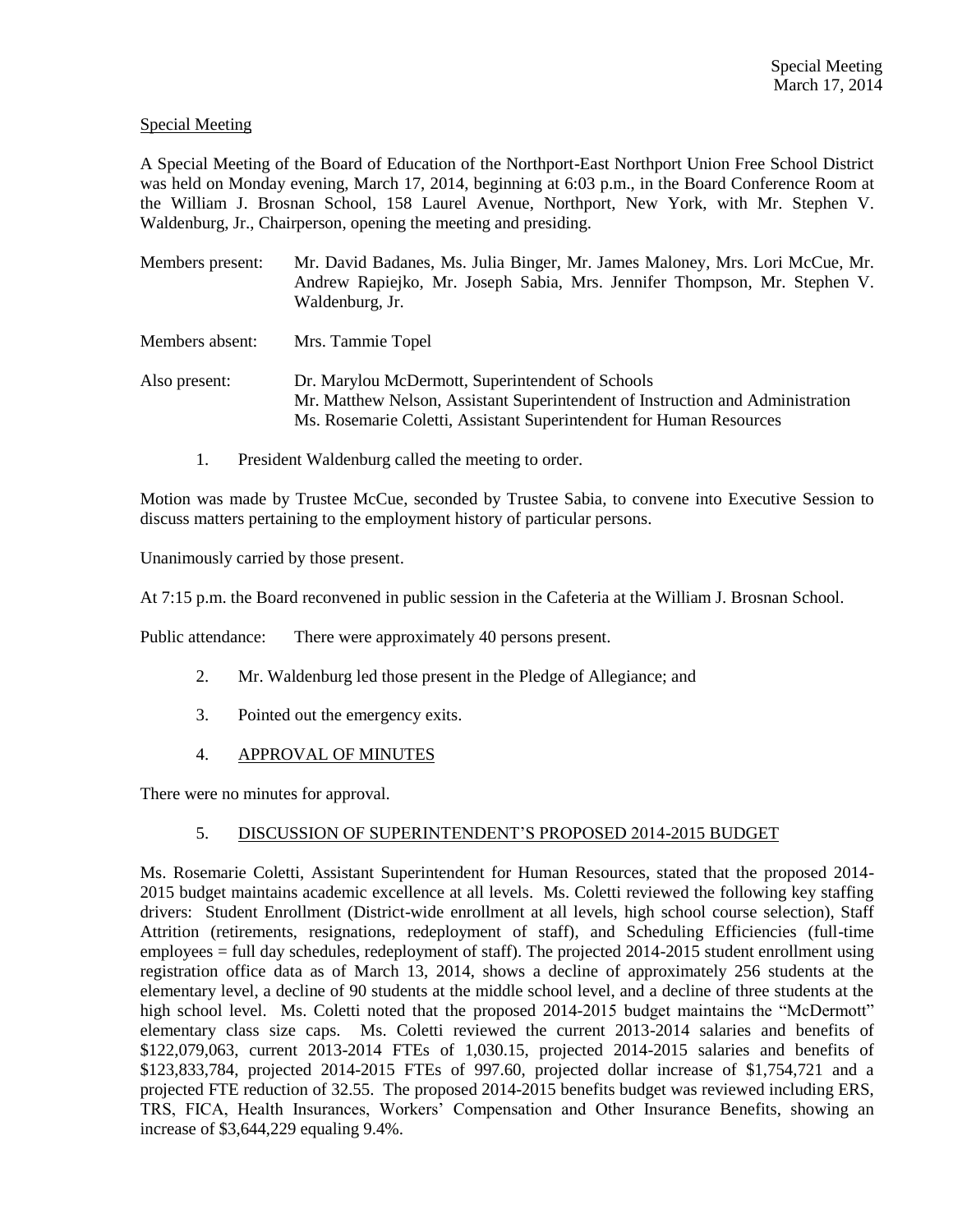There was a discussion regarding the methodology used for estimating student enrollment, an enrollment study to determine the possibility of closing a school, reduction of FTEs through attrition and enrollment decreases.

5.01 Discussion of Personnel Service Costs (salaries, benefits) in the following Budget Function Codes:

| <b>Function Code</b> | Description                                   |
|----------------------|-----------------------------------------------|
| 1040                 | District Clerk                                |
| 1240                 | <b>Chief School Administrator</b>             |
| 1310                 | Accounting                                    |
| 1311                 | <b>Business Administration</b>                |
| 1320                 | Auditing                                      |
| 1325                 | Treasurer                                     |
| 1345                 | Purchasing                                    |
| 1430                 | <b>Human Resources</b>                        |
| 1480                 | <b>Public Information and Services</b>        |
| 1620                 | <b>Operation of Plant</b>                     |
| 1621                 | Maintenance of Plant                          |
| 1660                 | Central Warehouse                             |
| 1670                 | <b>Central Printing and Mailing</b>           |
| 2010                 | <b>Curriculum Development and Supervision</b> |
| 2020                 | Supervision - Regular School                  |
| 2040                 | Supervision - Special School                  |
| 2070                 | In-Service Training - Instruction             |
| 2110                 | Teaching – Regular School                     |
| 2250                 | Programs for Students with Disabilities       |
| 2310                 | <b>Continuing Education School</b>            |
| 2320                 | <b>Summer School</b>                          |
| 2610                 | School Library and Audio Visual               |
| 2630                 | <b>Computer Assisted Instruction</b>          |
| 2805                 | Attendance                                    |
| 2810                 | Guidance                                      |
| 2815                 | <b>Health Services</b>                        |
| 2820                 | <b>Psychological Services</b>                 |
| 2822                 | <b>Education Related Support Services</b>     |
| 2825                 | <b>Social Work Services</b>                   |
| 2850                 | Co-Curricular Activities                      |
| 2855                 | <b>Interscholastic Athletics</b>              |
| 5510                 | <b>District Operated Transportation</b>       |
| 7140                 | <b>Community Recreation</b>                   |
| 8060                 | Community - Civic Activities                  |
| 9010                 | ERS                                           |
| 9020                 | TRS                                           |
| 9030                 | <b>Social Security</b>                        |
| 9040                 | Workers' Compensation                         |
| 9045                 | Life Insurance                                |
| 9050                 | <b>Unemployment Insurance</b>                 |
| 9055                 | Disability Insurance                          |
| 9060                 | <b>Health Insurance</b>                       |
| 9087                 | <b>Extended Sick Leave</b>                    |
| 9088                 | <b>Accrued Leave Payout</b>                   |
| 9089                 | <b>Other Employee Benefits</b>                |
|                      |                                               |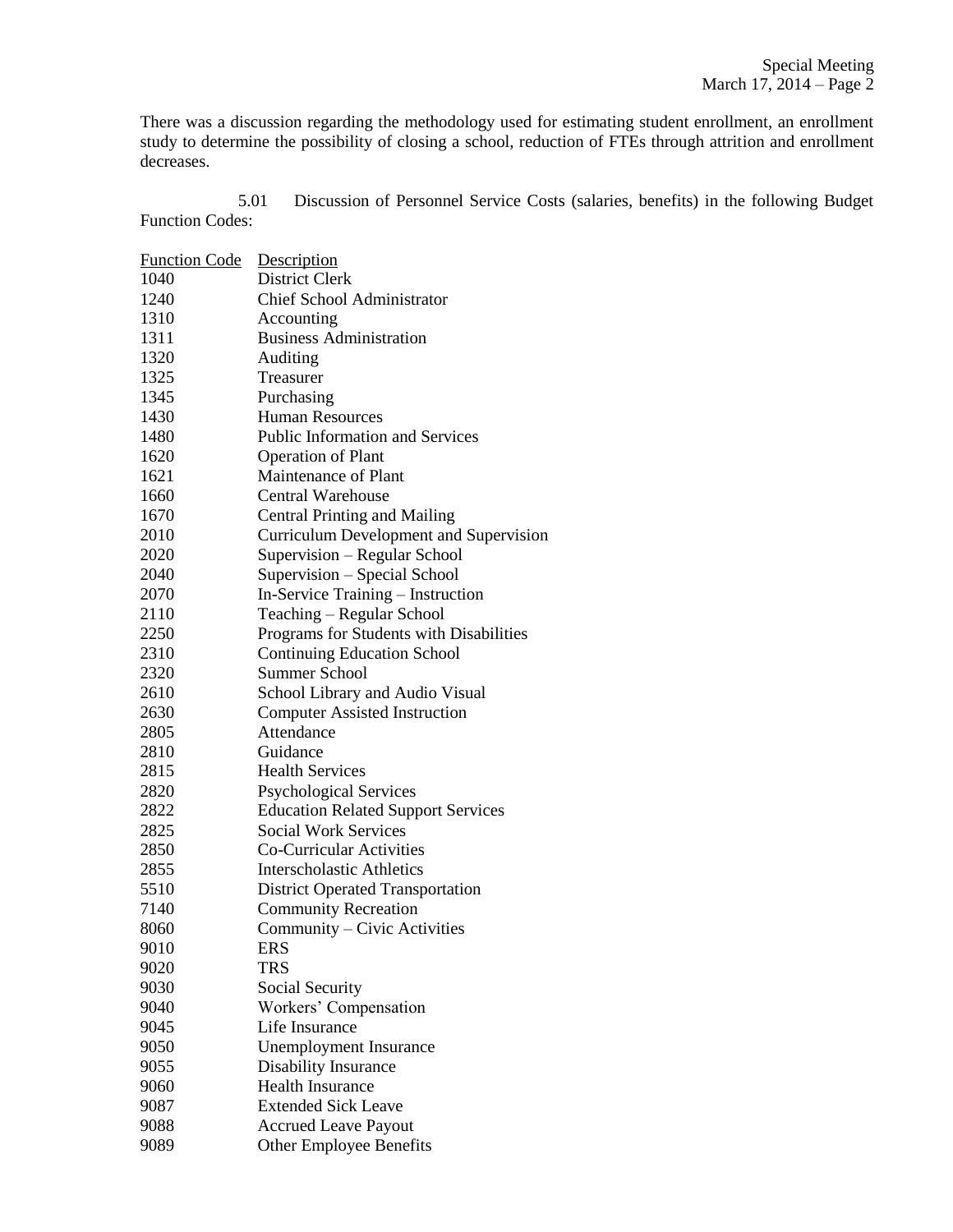Dr. Marylou McDermott, Superintendent of Schools, stated that the District is mandated to administer the State assessments at various grade levels within the District. The assessments are used to gather information about students and use that information to improve the educational program. Dr. McDermott stated there are some parents and students who feel they are not able to participate in the testing and they questioned what the District's guidelines are when a student refuses to take a State exam. Dr. McDermott stated that the District does not participate in "sit and stare" and that after an exam is placed before the student, there will be an alternate setting within the classroom or in another setting, based upon the capacity of the various schools, where the student can read, draw or work quietly.

# 6. SUPERINTENDENT'S REPORT, GENERAL – FOR BOARD ACTION

Motion was made by Trustee Thompson, seconded by Trustee Maloney, to reorder the agenda and bring item 9. forward.

Unanimously carried by those present.

### 9. UNFINISHED BUSINESS

Motion was made by Trustee Badanes, seconded by Trustee Sabia, to approve item 9.01

9.01 Approving a letter to Dr. John B. King, Commissioner of Education, re: Controversial data sharing program

There was a discussion regarding the protection of student information and assigning numbers to students without providing confidential student data to the State.

Unanimously carried by those present.

Motion was made by Trustee Thompson, seconded by Trustee Sabia, to approve all items under 7., excluding severed item 7.10

# 7. SUPERINTENDENT'S REPORT, GENERAL – FOR BOARD ACTION

7.01 Approving the following resolution:

"BE IT RESOLVED, that the Board of Education hereby gratefully accepts a donation of \$420.00 from Northport-East Northport residents whose names are more fully set forth in the attached document, for the purposes of covering the cost of transportation for a Northport High School Urban Studies class field trip on February 25, 2014 and increase the 2013-2014 budget code A2110.4161.30.2902 by \$420.00 for this purpose.

BE IT RESOLVED, that the Board of Education hereby approves an increase in the revenue code A2705 of the 2013-2014 budget by \$420.00 with the understanding that this increase in revenue is the result of donations from Northport-East Northport residents"

7.02 Approving the following resolution:

"BE IT RESOLVED, that the Board of Education hereby gratefully accepts a donation of \$4,500 from the East Northport Parents Charitable Foundation, for the purpose of the Dickinson Avenue Elementary School trip to Washington D.C. and increase the 2013-2014 budget code A2110.4010.00.2901 by \$4,500 for this purpose.

BE IT RESOLVED, that the Board of Education hereby approves an increase in the revenue code A2705 of the 2013-2014 budget by \$4,500 with the understanding that this increase in revenue is the result of donations from the East Northport Parents Charitable Foundation"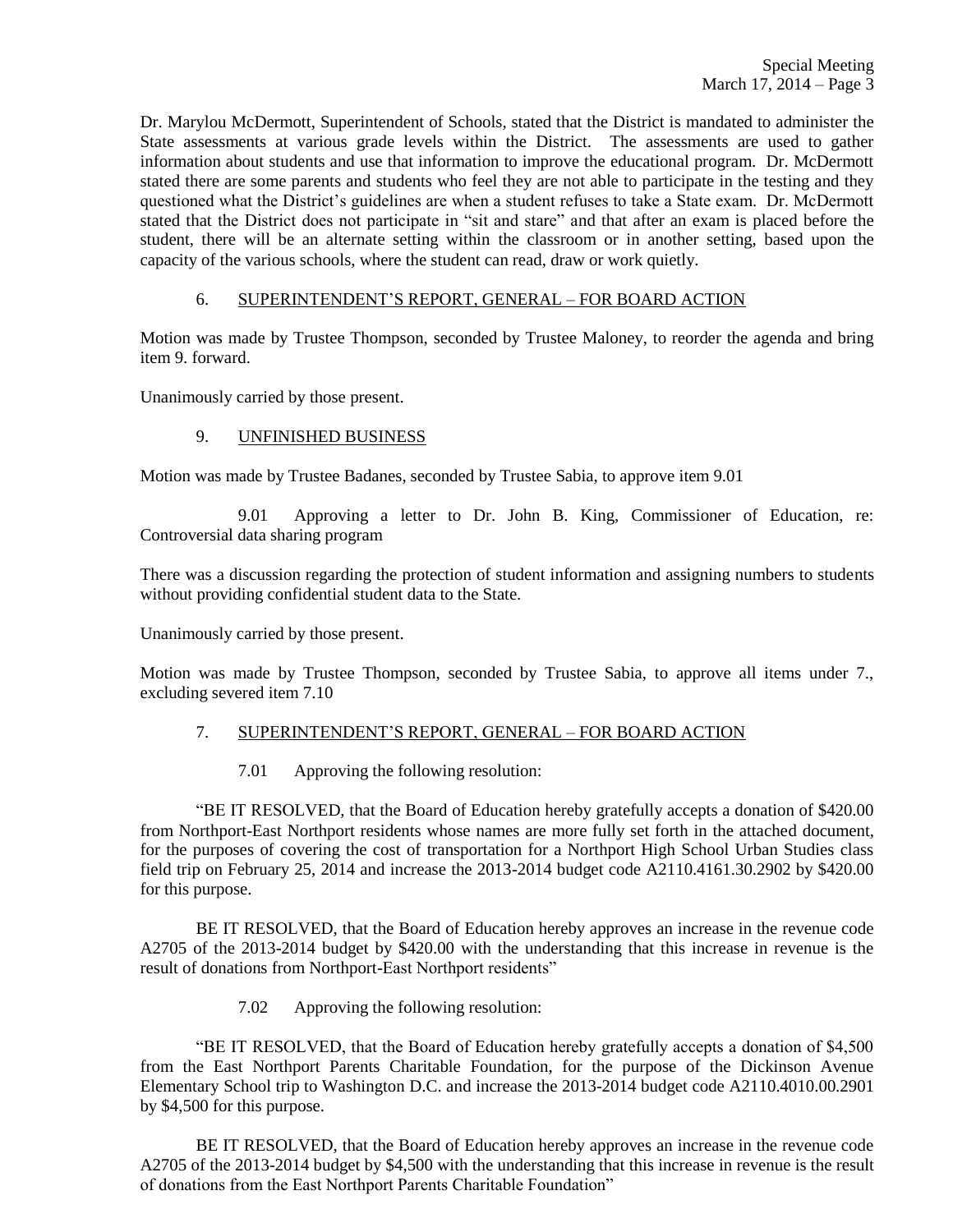7.03 Receiving the following donations to the District:

7.03.1 \$50.00 from Karen and Douglas Dongvort to the Jesse Warren Scholarship (JTG) 7.03.2 \$200.00 from Mark Petrone to the Michael Kauffman Memorial Scholarship 7.03.3 \$200.00 from Sabrina Kauffman to the Michael Kauffman Memorial Scholarship 7.03.4 \$80.00 from Eloise Mohr and Mohr Family Living Trust to the Robert

and Marjorie Krueger Scholarship

7.04 Approving a Group Sales Agreement between the Northport-East Northport Union Free School District and Select Tours (BAS)

7.05 Approving a Supplementary Education Services Agreement between the Northport-East Northport Union Free School District and George Wurzer (Spec. Ed.)

7.06 Approving a Supplementary Education Services Agreement between the Northport-East Northport Union Free School District and Horizon Healthcare Staffing (Spec. Ed.)

7.07 Approving an Addendum to Contract and Rider to Agreement between the Board of Education of the Northport-East Northport Union Free School District and Gerber Tours, Inc. (PRS)

7.08 Approving an Addendum to Contract and Rider to Agreement between the Board of Education of the Northport-East Northport Union Free School District and Gerber Tours, Inc. (FAS)

7.09 Approving a Rider to Agreement between the Board of Education of the Northport-East Northport Union Free School District and the John W. Engeman Theater (BAS)

7.10 Severed

Vote on Trustee Thompson's motion to approve all items under 7., excluding severed item 7.10 was unanimously carried by those present.

Motion was made by Trustee Thompson, seconded by Trustee Maloney, to approve item 7.10.

7.10 Approving a Consultant Agreement between the Northport-East Northport Union Free School District and the Long Island Center for Arts and Sciences (OAS, PRS)

Vote on Trustee Thompson's motion to approve item 7.10 was as follows:

YES: Mr. Badanes, Ms. Binger, Mr. Maloney, Mrs. McCue, Mr. Rapiejko, Mr. Sabia, Mrs. Thompson ABSTAIN: Mr. Waldenburg

Motion passed.

# 8. SUPERINTENDENT'S REPORT – FOR INFORMATION ONLY

### 10. ADJOURNMENT

President Waldenburg reviewed the upcoming meetings of March  $24<sup>th</sup>$ , April 7<sup>th</sup> and April  $24<sup>th</sup>$ .